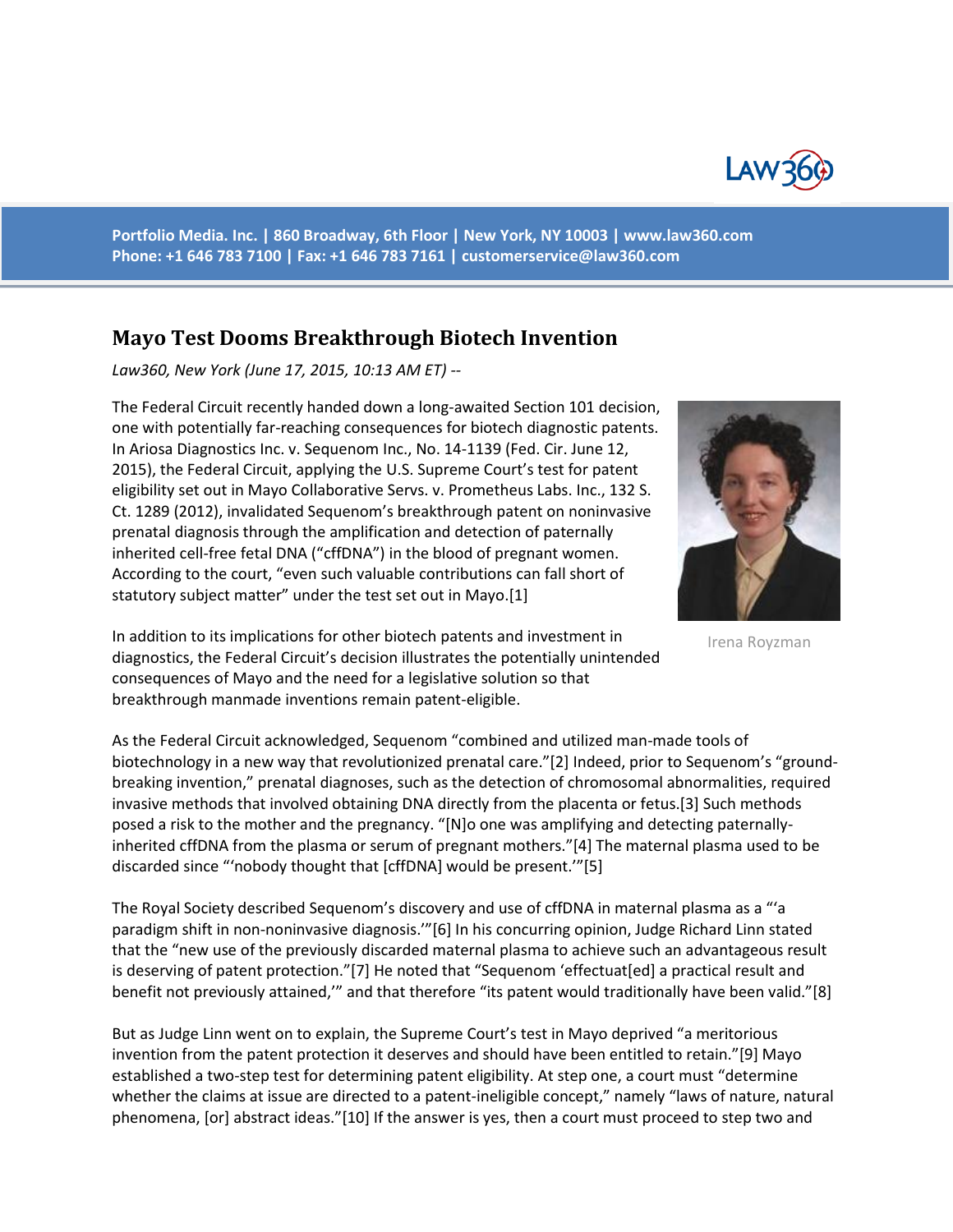"consider the elements of each claim both individually and 'as an ordered combination' to determine whether additional elements 'transform the nature of the claim' into a patent-eligible application."[11] In applying the second part of the test, Mayo discounts any "[p]ost solution activity that is purely conventional or obvious."[12]

According to the Federal Circuit, Sequenom's breakthrough invention is not patent-eligible under Mayo. Claim 1 of Sequenom's patent is representative:

1. A method for detecting a paternally inherited nucleic acid of fetal origin performed on a maternal serum or plasma sample from a pregnant female, which method comprises

amplifying a paternally inherited nucleic acid from the serum or plasma sample and

detecting the presence of a paternally inherited nucleic acid of fetal origin in the sample.

At Mayo step one, the Federal Circuit found that Sequenom's claims were "directed to matter that is naturally occurring" because the claimed method "begins and ends with a natural phenomenon," the presence of cffDNA in a pregnant woman's blood.[13] In reaching this conclusion, the court relied heavily on the specification of the patent, which, as scientific research papers often do, described its fundamental technological advancement as a discovery of how things work in nature:

- "It has now been discovered that foetal DNA is detectable in maternal serum or plasma samples."
- "We have demonstrated that foetal DNA is present in maternal plasma and serum."
- "The most important observation in this study is the very high concentration of foetal DNA in maternal plasma and serum."[14]

The Federal Circuit also noted that Sequenom did not "create[] or alter[] any of the genetic information encoded in the cffDNA."[15]

Moving to Mayo step two, the court — drawing an analogy to Mayo's methods of modifying a treatment regimen based on measurements of the drug's metabolites — concluded that the "practice of the method claims does not result in an inventive concept that transforms the natural phenomenon of cffDNA into a patentable invention."[16] According to the court, the steps of amplifying DNA and detecting it were "well-understood, routine, and conventional" at the time of the invention, such that the claimed method "amounts to a general instruction to doctors to apply routine, conventional techniques when seeking to detect cffDNA."[17]

The only subject matter new and useful as of the date of the application was the discovery of the presence of cffDNA in maternal plasma or serum. ...

Where claims of a method patent are directed to an application that starts and ends with a naturally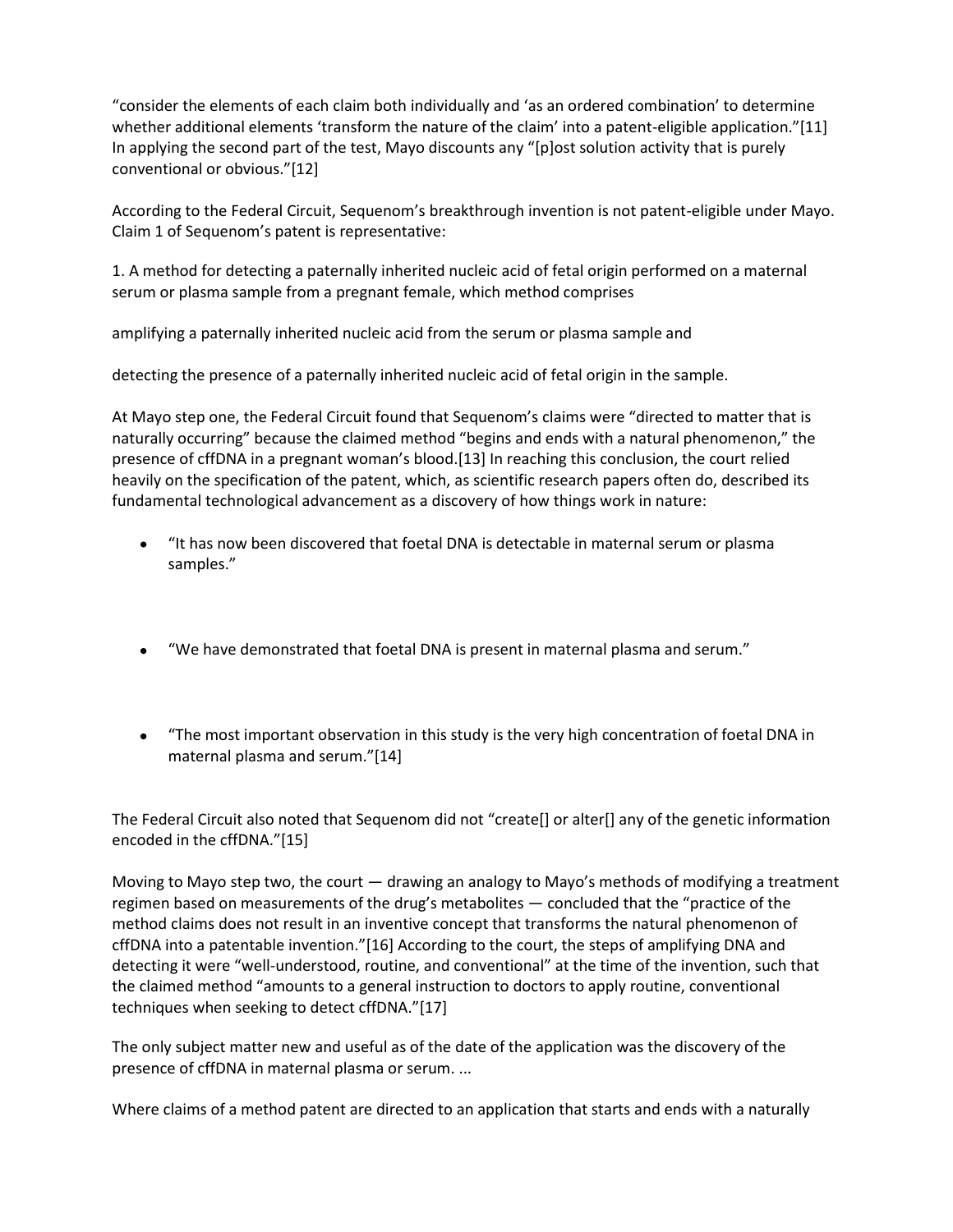occurring phenomenon, the patent fails to disclose patent eligible subject matter if the methods themselves are conventional, routine and well understood applications in the art.[18]

The court's decision illustrates the potentially unintended consequences of the Mayo test and its limitations. Judge Linn noted in his concurring opinion that he joined the majority in invalidating the claims of Sequenom's patent "only because [he was] bound by the sweeping language" of the Mayo test.[19] He said: "But for the sweeping language in the Supreme Court's Mayo opinion, I see no reason, in policy or statute, why this breakthrough invention should be deemed patent ineligible."[20]

Notably, Sequenom's patent is not to naturally occurring cffDNA. It is to a method of detecting and using that previously discarded DNA to achieve an important, practical result and obtain a benefit not previously attained. "[T]he amplification and detection of cffDNA had never before been done."[21] The cffDNA in maternal plasma was not known and the maternal plasma was discarded. Sequenom discovered that it was there and how to put it to practical use. As Judge Linn recognized, such a discovery is worthy of patent protection: "[t]he new use of the previously discarded maternal plasma to achieve such an advantageous result is deserving of patent protection."[22]

Indeed, it is well settled that new uses of old products are patentable.[23] Why should a new use of previously discarded material that is now amplified and detected using manmade techniques be any different simply because the cffDNA has nucleotides that exist in the same order and location as they do in nature? While Sequenom's claimed method does not alter the identity and location of the nucleotides in the cffDNA  $-$  indeed, the method would not be useful if it did  $-$  it certainly represents the "discover[y]" of a "new and useful process" that makes use of previously discarded material.[24]

In addition, as the Federal Circuit applied Mayo, Sequenom's claimed process was not considered as a whole. Instead, the court ignored steps that are "well-understood, routine, and conventional."[25] This is so despite the undisputed fact that "no one was amplifying and detecting paternally-inherited cffDNA using the plasma or serum of pregnant mothers" until Sequenom's invention.[26] While certain steps may be "well-understood, routine, conventional activity already engaged in by the scientific community," "those steps, when viewed as a whole" add something "significant beyond the sum of their parts taken separately," as evidenced by the paradigm shift in prenatal diagnosis brought about by Sequenom's invention.[27]

It seems unlikely that the Supreme Court will grant cert in this important case. But the Federal Circuit's application of Mayo puts in stark relief the limitations of Mayo's reductionist approach. A groundbreaking invention somehow became patent-ineligible subject matter because the genetic information being detected exists in nature and that information was not altered in amplifying and detecting it by known techniques. The decision reflects the need for a legislative solution so that the threshold requirement for patentable subject matter does not "exclud[e] a meritorious invention from the patent protection it deserves"[28] and spurs on innovation instead.

—By Irena Royzman and Andrew D. Cohen, Patterson Belknap Webb & Tyler LLP

*Irena Royzman, Ph.D., is a partner in Patterson Belknap's New York office and co-chairs its biotechnology practice. Andrew Cohen, Ph.D., is an associate in the firm's New York office.*

*The opinions expressed are those of the author(s) and do not necessarily reflect the views of the firm, its clients, or Portfolio Media Inc., or any of its or their respective affiliates. This article is for general information purposes and is not intended to be and should not be taken as legal advice.*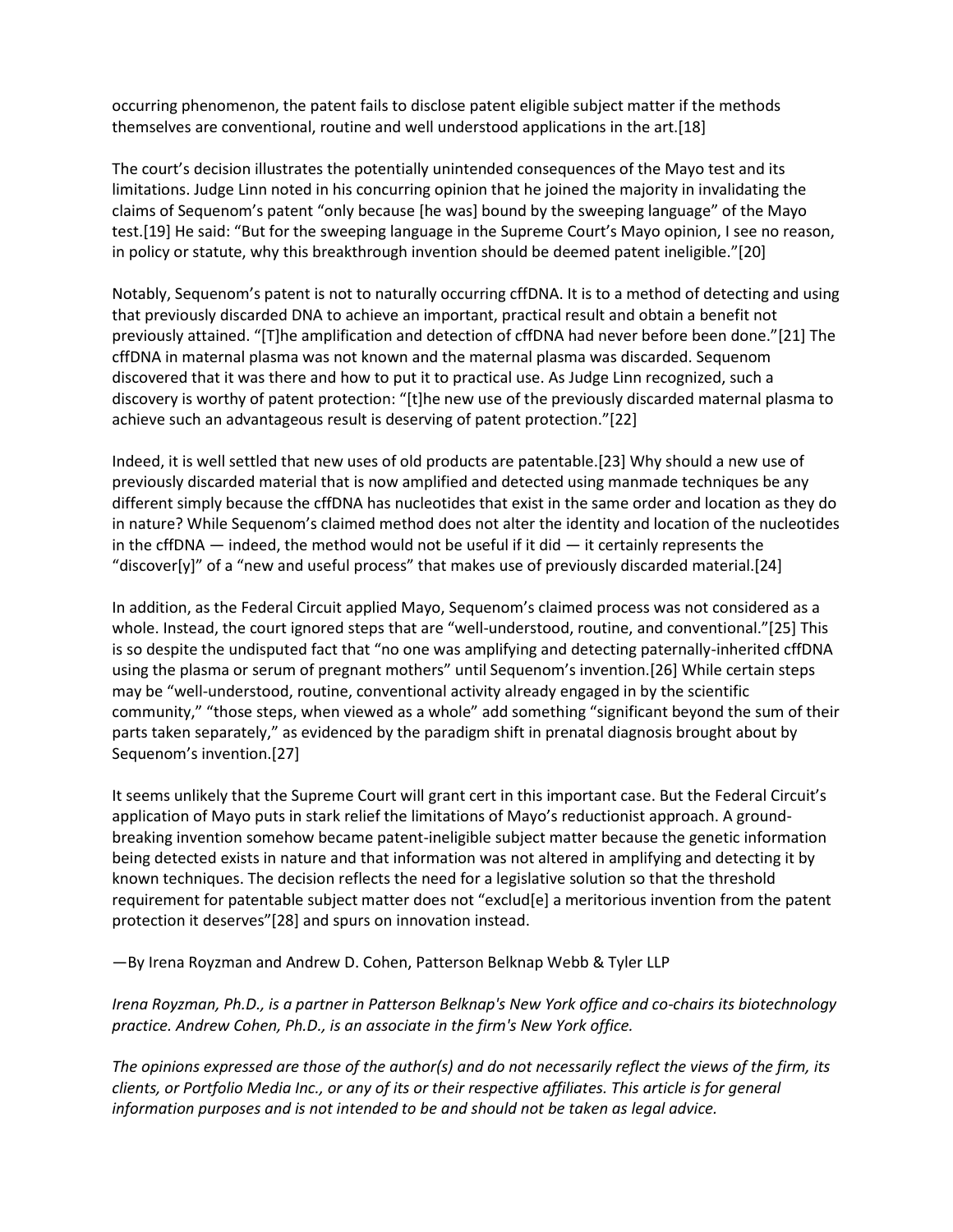[1] Ariosa Diagnostics Inc. v. Sequenom Inc., No. 14-1139, slip op. at 16 (Fed. Cir. June 12, 2015), available at http://www.cafc.uscourts.gov/images/stories/opinions-orders/14-1139.Opinion.6-10-2015.1.PDF.

[2] Id. at 15.

[3] See id. at 3-4; id. at 3 (Linn, J., concurring).

[4] Id. at 3 (Linn, J., concurring).

[5] Id. at 3 (quoting Sequenom's expert).

[6] Id. at 3-4 (quoting the Royal Society).

[7] Id. at 4.

[8] Id. (quoting Le Roy v. Tatham, 63 U.S. 132, 135-36 (1859)).

[9] Id. at 1.

[10] Id. at 8 (majority opinion) (quoting Mayo, 134 S. Ct. at 1297, and Alice Corp. v. CLS Bank Int'l, 134 S. Ct. 2347, 2355 (2014)).

[11] Id. (quoting Mayo, 134 S. Ct. at 1298).

[12] Mayo, 134 S. Ct. at 1299.

[13] Ariosa, slip op. at 8-9.

[14] Id. at 9-10.

[15] Id. at 9.

[16] Id. at 10.

[17] Id. at 11-12.

[18] Id. at 11, 13.

[19] Id. at 1 (Linn, J., concurring).

[20] Id. at 4-5.

[21] Id. at 4.

[22] Id.

[23] See, e.g., Perricone v. Medicis Pharm. Corp., 432 F.3d 1368, 1378 (Fed. Cir. 2005).